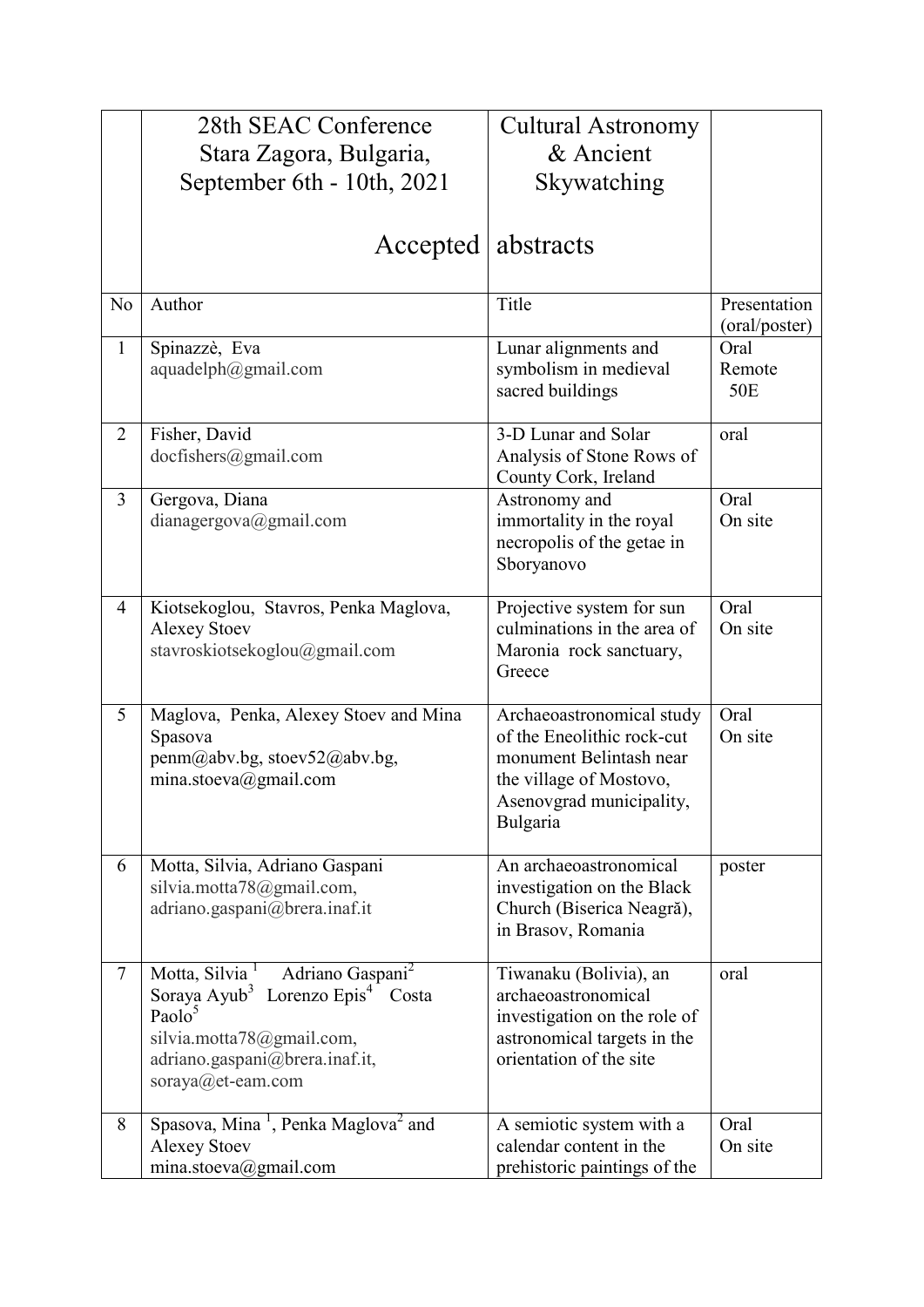|    |                                                                                                                                                                                                                                  | Magura cave, Bulgaria                                                                                                                                                             |                        |
|----|----------------------------------------------------------------------------------------------------------------------------------------------------------------------------------------------------------------------------------|-----------------------------------------------------------------------------------------------------------------------------------------------------------------------------------|------------------------|
| 9  | Stoev, Alexey <sup>1</sup> , Penka Maglova <sup>1</sup> , Vasil<br>Markov <sup>2</sup> , Dimitriya Spasova <sup>2</sup> and Anton<br>Genov <sup>2</sup><br>stoev52@abv.bg, ve22@abv.bg,<br>dimitria @abv.bg,<br>vikingttt@abv.bg | Astronomical Aspects of<br>the Rock Sanctuary Near<br>Popovo Lake, Pirin<br>Mountain and Potential<br><b>Vectors for Azimuthal</b><br>Observations of the Sun in<br>Prehistory    | Oral<br>On site        |
| 10 | Balbi, J. Nicolás (Argentina) <sup>1</sup><br>Santiago Maiese (Argentina) <sup>1</sup><br>Isabella Leone (Italia) <sup>11</sup><br>Gustavo Corrado (Argentina)<br>nicolasbalbi@outlook.com.ar                                    | Bella Vista to the Cosmos.<br>Chronology of an<br>Astronomical teaching and<br>scientific dissemination<br>work and its experiences.                                              | Poster<br>Remote       |
| 11 | Balbi, J. Nicolás. (Argentina)<br>Isabella Leone.(Italia)<br>nicolasbalbi@outlook.com.ar                                                                                                                                         | Cromlech of Mezora:<br>A Neolithic construction in<br>the North of Morocco.An<br>Archaeo-Astronomical<br>updating in the search to<br>identify a solar cult and<br>other theories | Oral<br>Remote         |
| 12 | Frincu, Marc, Levon Aghikyan<br>$m$ frincu $@$ info.uvt.ro                                                                                                                                                                       | New considerations<br>regarding two megalithic<br>sites in Armenia                                                                                                                | Oral<br>Remote<br>50E  |
| 13 | Gautschy, Rita<br>rita.gautschy@unibas.ch                                                                                                                                                                                        | Time<br>measuring<br>devices<br>and their multiple functions<br>in Egypt, Greece and the<br>Roman Empire                                                                          | Oral<br>Onsite 260E    |
| 14 | Gullberg, Steven R. <sup>1</sup> , Milton Rojas<br>Gamarra <sup>2</sup> , Mônica Estrázulas <sup>3</sup> , Jorge<br>Horvath <sup>4</sup> , César A. Zen Vasconcellos <sup>5,6</sup><br>steven.gullberg@jcu.edu.au                | Complementary duality of<br>the Inca's cosmovision:<br>An astrophysics<br>perspective                                                                                             | oral                   |
| 15 | Gottlieb-Roberts, Marilyn<br>m427@bellsouth.net<br>MichaelFisher 160E                                                                                                                                                            | The recurring seasons: an<br>oral story-almanac<br>preserved in the epic poem<br>Beowulf                                                                                          | oral<br>Onsite 260E    |
| 16 | Campion, Nicholas<br>n.campion@uwtsd.ac.uk                                                                                                                                                                                       | <b>Teaching Cultural</b><br>Astronomy at the<br>University of Wales Trinity<br>Saint David: An Update                                                                             | Oral<br>$\overline{?}$ |

<span id="page-1-0"></span> $\overline{a}$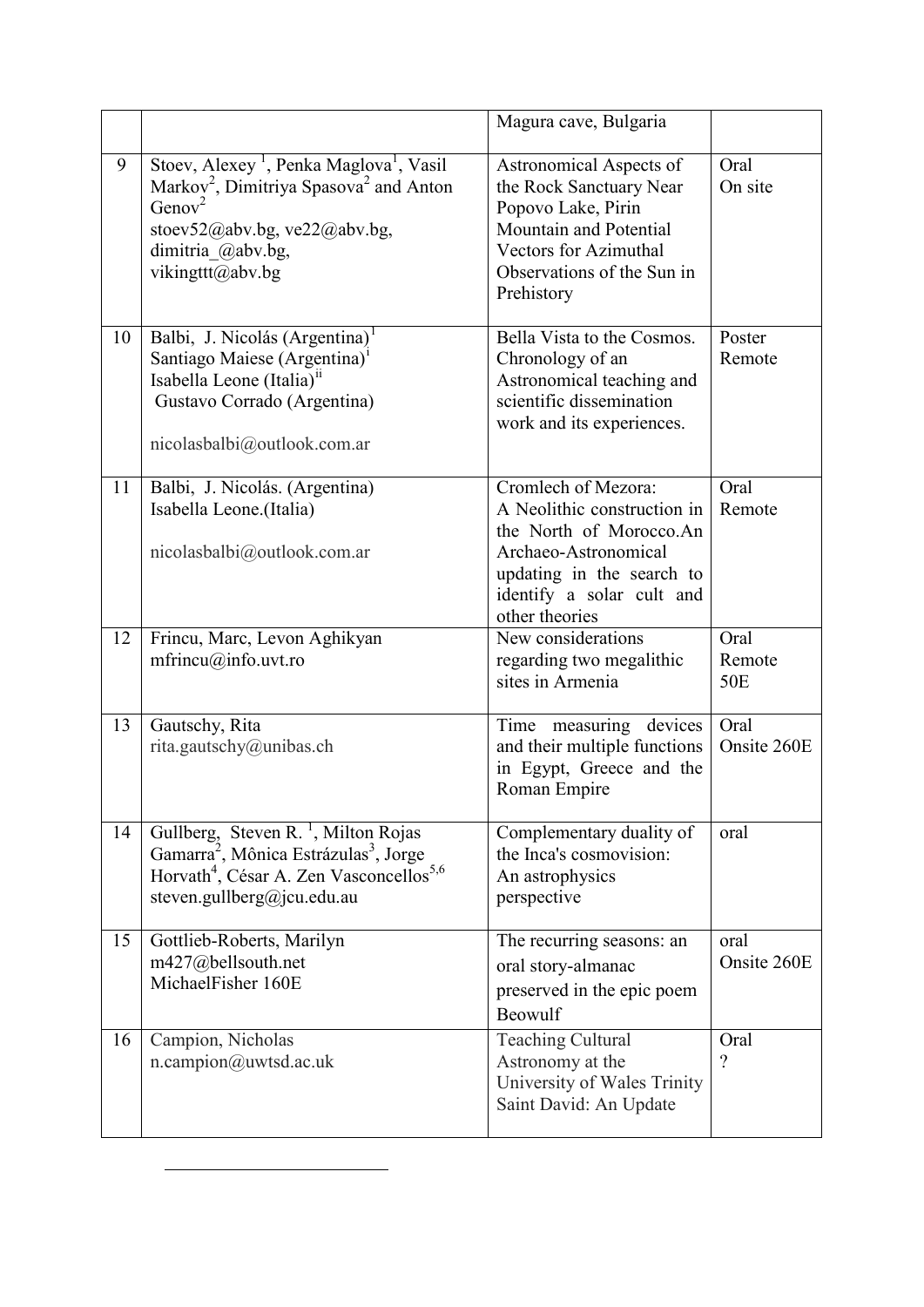| 17 | Zangger, Eberhard, E.C. Krupp,<br>Serkan Demirel, Rita Gautschy<br>e.zangger@luwianstudies.org,<br>rita.gautschy@unibas.ch | The Perennial Cycles of<br>Universe<br>the<br>as<br>Symbolized<br>Hittite<br>in<br>Yazılıkaya                                                             | Oral<br>On site !                   |
|----|----------------------------------------------------------------------------------------------------------------------------|-----------------------------------------------------------------------------------------------------------------------------------------------------------|-------------------------------------|
| 18 | Belmonte, Juan Antonio<br>iba@iac.es                                                                                       | The Solstice Delusion!<br>Challenging winter solstice<br>alignments<br>ancient<br>in<br>Egypt                                                             | Oral<br>Remote                      |
| 19 | Ivanova, Stefanka <sup>1</sup> , Vesselina Koleva <sup>2</sup> ,<br>Dimiter Kolev <sup>2</sup><br>ves koleva@abv.bg        | The Sanctuary near the<br>Village of Angel Voyvoda<br>- Archaeological and<br>Orientational Study                                                         | Oral<br>On site                     |
| 20 | Bajić, Aleksandra, Milan<br>Dimitrijević<br>aleksandra.bajic@gmail.com                                                     | The secret<br>(astronomical)<br>Lore of<br>Yoginis I                                                                                                      | oral                                |
| 21 | Bajić, Aleksandra, Milan<br>Dimitrijević<br>aleksandra.bajic@gmail.com                                                     | The secret<br>(astronomical)<br>Lore of<br>Yoginis II                                                                                                     | oral                                |
| 22 | Benfer, Robert A.<br>bob.benfer@gmail.com                                                                                  | Punitive Supernatural<br>Beings Objectified in<br>Astronomical and<br>Architectural<br>Representations<br>Encouraged the Rise of<br>Peruvian Civilization | Oral<br>50 <sub>E</sub>             |
| 23 | González-García, A.César and Jorge<br>Canosa-Betés<br>cesar.gonzalez-garcia@incipit.csic.es                                | When location matters: the<br>dolmens of the Central<br>Pyrenees, a reappraisal                                                                           | Oral<br>Onsite 260E                 |
| 24 | Cristofaro Ilaria<br>ilaria.cristofaro@unicampania.it                                                                      | Skyscape<br>Archaeology at<br>Pompeii<br>between the<br>Archaic and<br>the Hellenistic<br>period                                                          | oral                                |
| 25 | Dallas, Themis G.<br>tgd@ha.uth.gr                                                                                         | Summer Solstice Sunset at<br>the Cave of Aghia Triada                                                                                                     | Poster<br>Remote<br>50 <sub>E</sub> |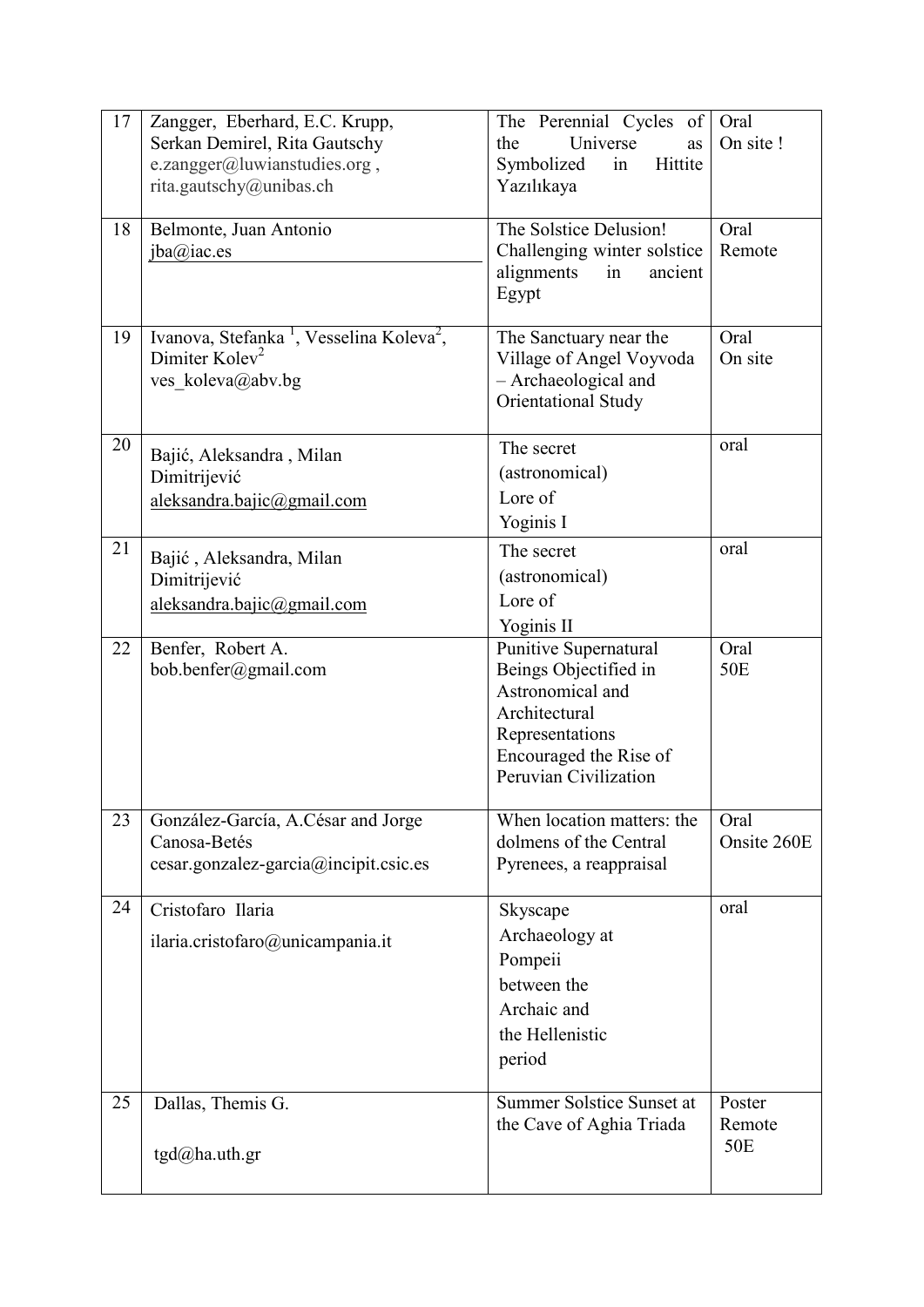| 26 | Dallas, Themis G., Alexandre Zanni                                                 | On the Orientation of Early                              | oral                     |
|----|------------------------------------------------------------------------------------|----------------------------------------------------------|--------------------------|
|    | $tgd(\omega)$ ha.uth.gr                                                            | <b>Syriac Churhes</b>                                    |                          |
|    |                                                                                    |                                                          |                          |
| 27 | Estaroth, J. Anna                                                                  | Utilising<br>the<br>natural                              | Poster                   |
|    |                                                                                    | wonder of the skies                                      | $\overline{\phantom{a}}$ |
|    | Anna.estaroth@hotmail.co.uk                                                        |                                                          |                          |
|    |                                                                                    |                                                          | Oral                     |
| 28 | Muratore, María Florencia (1,2), Adrián Di<br>Paolo (3) and Alejandro Gangui (1,3) | Archaeoastronomy and the<br>orientation of churches in   | Remote                   |
|    | algangui@gmail.com                                                                 | the Jesuit missions                                      | 50 E                     |
|    |                                                                                    |                                                          |                          |
| 29 | Holbrook, Jarita, Javier Mejuto, Steven R.                                         | Cultural<br>&<br>Astronomy                               | Poster                   |
|    | Gullbrg, Annette S. Lee, Alejandro M.                                              | Modern Skywatching                                       | $\overline{\mathcal{L}}$ |
|    | López                                                                              |                                                          |                          |
| 30 | holbrook@u.arizona.edu                                                             | Caesar's Comet Gave Birth                                | oral                     |
|    | Latura, George                                                                     | to the Roman Empire                                      |                          |
|    | glbeke@me.com                                                                      |                                                          |                          |
| 31 | Latura, George                                                                     | Harmonic Universe: Plato                                 | poster                   |
|    | glbeke@me.com                                                                      | to Kepler                                                |                          |
|    |                                                                                    |                                                          |                          |
| 32 | Kõiva, Mare                                                                        | Vernacular<br>models:                                    | Oral                     |
|    | mare@folklore.ee                                                                   | Heaven and Paradise based                                | $\overline{\phantom{a}}$ |
|    |                                                                                    | Baltic<br>Finnic<br>and<br>on<br>Eastern Slavic folklore |                          |
|    |                                                                                    |                                                          |                          |
| 33 | Martz de la Vega, Hans                                                             | Tehuacalco spatial                                       | oral                     |
|    | Miguel Pérez Negrete                                                               | arrangemen tas a pattern                                 |                          |
|    | pequenosolin@hotmail.com                                                           | for some Guerrero region's                               |                          |
|    | miguelpereznegrete@gmail.com                                                       | sites, Mexico:                                           |                          |
|    |                                                                                    | The orientations and<br>landscape.                       |                          |
| 34 | Maumene, Claude                                                                    | A new possible                                           | Oral                     |
|    | c.maumene $2$ @orange.fr                                                           | astronomical significance                                | Remote                   |
|    |                                                                                    | of the standing stone row                                | 50 E                     |
|    |                                                                                    | of "Le Grand Menhir                                      |                          |
|    |                                                                                    | Brisé" (Locmariaquer,                                    |                          |
| 35 | Maumene, Claude                                                                    | France)<br>The corridors of the                          | poster                   |
|    | c.maumene $2@$ orange.fr                                                           | dolmens of Menga and                                     |                          |
|    |                                                                                    | Viera and the Milky Way                                  |                          |
|    |                                                                                    |                                                          |                          |
| 36 | Ridderstad, Marianna                                                               | light<br>Theatres<br>of<br>and                           | Oral                     |
|    | marianna.ridderstad@helsinki.fi                                                    | The<br>role<br>shadow:<br>of                             | Remote                   |
|    | marianna.ridderstad@pp.inet.fi.                                                    | astronomical<br>orientations<br>the Minoan<br>in         | 50E                      |
|    |                                                                                    | palatial<br>centre of Mallia                             |                          |
|    |                                                                                    |                                                          |                          |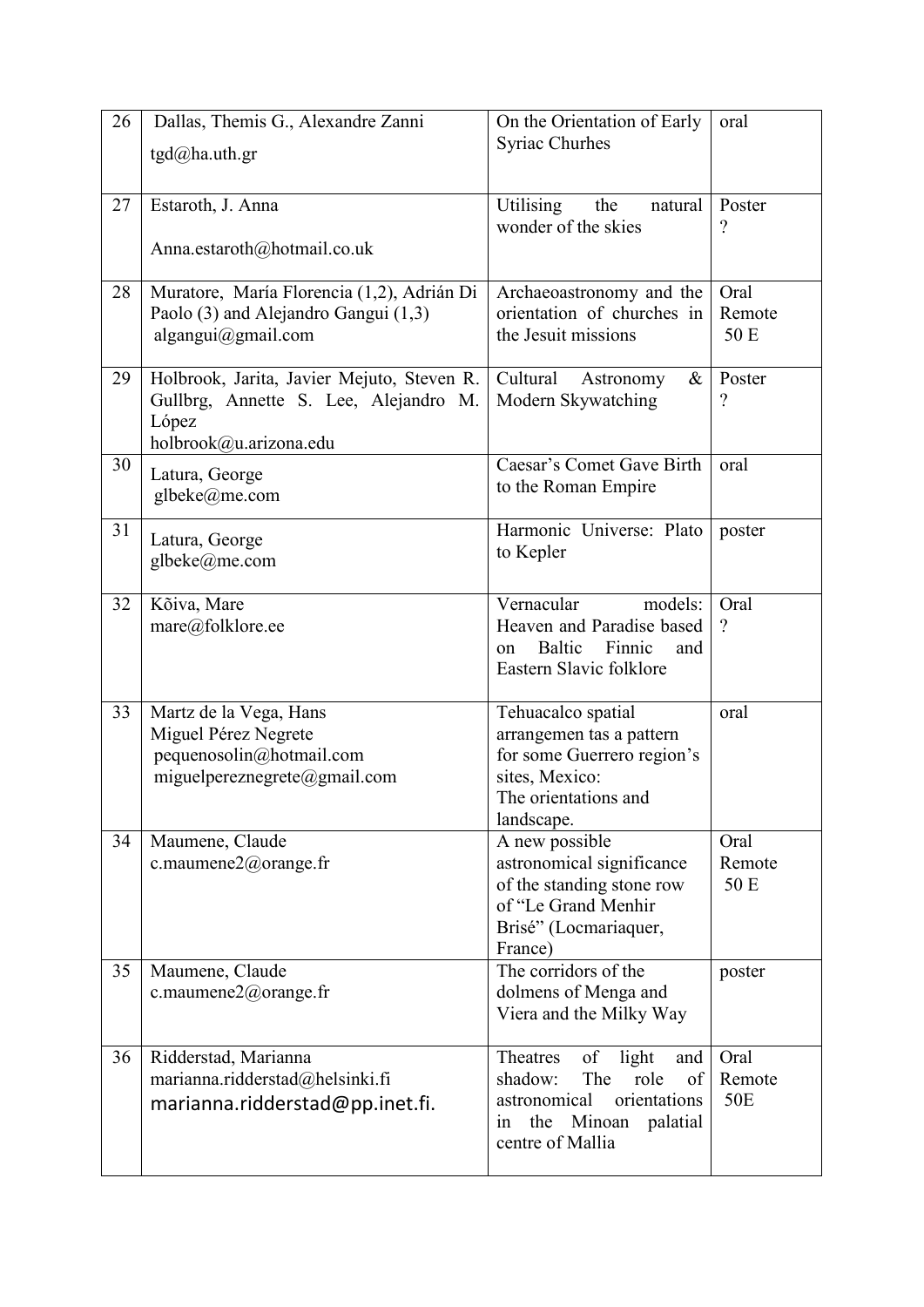| 37 | Pérez Gutiérrez, Manuel (*), Arturo Ruiz<br>Rodríguez (**), Manuel Molinos Molinos<br>(**), Carmen Rueda Galán (**)<br>manolope@usal.es, arruiz@ujaen.es,<br>mmolinos@ujaen.es, caruegal@ujaen.es | The Sun God of Puente<br>Tablas (Jaén, España)                                                    | Oral<br>Onsite 420E                 |
|----|---------------------------------------------------------------------------------------------------------------------------------------------------------------------------------------------------|---------------------------------------------------------------------------------------------------|-------------------------------------|
| 38 | Taylor, Bernie<br>berniejtaylor@aol.com                                                                                                                                                           | Paleolithic<br>Upper<br>Constellations                                                            | Oral<br>Remote<br>50 <sub>E</sub>   |
| 39 | Lebeuf, Arnold<br>a.lebeuf@tlilantlapalan.com                                                                                                                                                     | The age of Moses                                                                                  | oral                                |
| 40 | Urrutia-Aparicio, Maitane,<br>Juan Antonio Belmonte,<br>Antonio César González-García<br>murrutia@iac.es                                                                                          | On the orientation of<br>Romanesque churches<br>along the Way of St James:<br>preliminary results | Oral<br>On site 80E<br>In2020 paid  |
| 41 | Rothwangl, Sepp<br>rotwang@calendersign.com                                                                                                                                                       | The Effects of Precession<br>in Culture and Temporal<br>Orientation                               | Oral<br>Remote<br>50E               |
| 42 | Rothwangl, Sepp<br>Marc Schmieder<br>rotwang@calendersign.com                                                                                                                                     | The Influence of the Moon<br>on Humans, the Example<br>of Menstrual Cycle since<br>Prehistory     | poster                              |
| 43 | Iwaniszewski, Stanisław<br>siwanisz@yahoo.com                                                                                                                                                     | Records of the<br>Lunar<br>Cycles in Classic<br>Maya<br>Copán, Honduras                           | Oral<br>$\overline{\mathcal{L}}$    |
| 44 | Tiede, Vance<br>vance.tiede@aya.yale.edu                                                                                                                                                          | Temples of Egypt's<br><b>Eastern Desert and Nubia:</b><br>An Astro-Archaeological<br>Analysis     | oral                                |
| 45 | Demirev Vladimir <sup>1</sup> , Vesselina Koleva <sup>2</sup> ,<br>Dimiter Kolev <sup>2</sup><br>ves_koleva@abv.bg                                                                                | The Sharp Rock Sanctuary<br>and the Legend of Krali<br>Marko                                      | oral                                |
| 46 | Zotti, Georg<br>Susanne M. Hoffmann, Doris Vickers,<br>Rüdiger Schultz, Alexander Wolf<br>Georg.Zotti@univie.ac.at                                                                                | Revisiting<br>Star<br>Names:<br>Stellarium and the Ancient<br><b>Skies Database</b>               | Oral<br>Onsite 260E                 |
| 47 | Dorogostaisky, Leonard<br>Marc Frincu<br>ldoro1959@gmail.com<br>$m$ frincu $@$ info.uvt.ro                                                                                                        | An archaeoastronomical<br>perspective on LBA<br>tumulus necropolis Lăpuș –<br>Podancfrom Romania  | Oral<br>On site will<br>pay         |
| 48 | Wood Florence, Kenneth Wood<br>kfswood2@btinternet.com                                                                                                                                            | The Warrior Menelaus and<br><b>Ancient Greek</b><br>Archeoastronomy                               | Poster<br>Remote<br>50 <sub>E</sub> |
| 49 | Gandolfi, Giangiacomo                                                                                                                                                                             | The Sala dello Zodiaco in                                                                         | oral                                |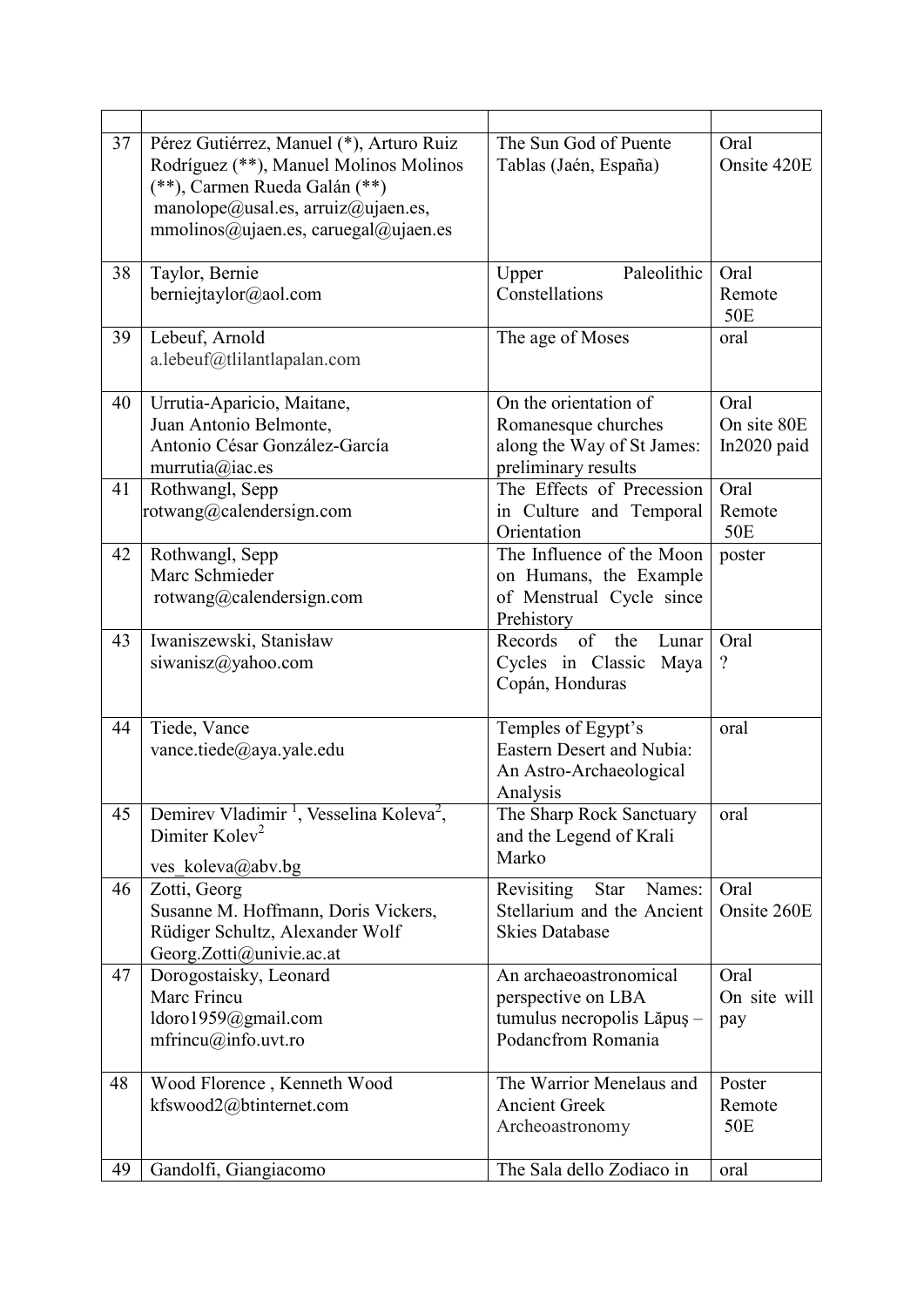|    | giangiacomo.gandolfi@gmail.com                     | Villa Giulia and the                  |          |
|----|----------------------------------------------------|---------------------------------------|----------|
|    |                                                    | Horoscope of Julius III               |          |
| 50 | Gandolfi, Giangiacomo                              | Painting the Antique                  | oral     |
|    | giangiacomo.gandolfi@gmail.com                     | Astronomers: an                       |          |
|    |                                                    | iconographical                        |          |
|    |                                                    | investigation of the                  |          |
|    |                                                    | baroque pictorial cycle of            |          |
|    |                                                    | the History of Astronomy              |          |
|    |                                                    | in Palazzo Patrizi-Montoro            |          |
|    |                                                    | in Rome                               |          |
| 51 | Henriksson, Göran                                  | Rameses II and sunrise at             | Oral     |
|    | goran.henriksson@physics.uu.se                     | the Great Abu Simbel                  | On cite? |
|    |                                                    | temple                                |          |
|    |                                                    |                                       |          |
| 52 | Henriksson, Göran and Mary Blomberg                | Orientation of 73 tombs               | oral     |
|    | goran.henriksson@physics.uu.se                     | from the late Minoan                  |          |
|    |                                                    | cemetery at Armenoi,                  |          |
|    |                                                    | Crete                                 |          |
| 53 | Rappenglück, Michael A.                            | Only the Skyscape or the              | Oral     |
|    | mr@infis.org                                       | Whole World? Reflections              | Remote   |
|    |                                                    | on a Well-Suited                      | 50E      |
|    |                                                    | Methodology and                       |          |
|    |                                                    | Philosophy of Science                 |          |
|    |                                                    | Concerning a Cultural                 |          |
|    |                                                    | Cosmology                             |          |
| 54 | Rodríguez-Antón, Andrea, Galileo Mobile            | Astronomy from the exile:             | oral     |
|    | Team <sup>2</sup> and Hamdi Mansour <sup>3</sup>   | a study of the Sahrawi                |          |
|    | andrea.rodriguez-anton@incipit.csic.es             | astronomical knowledge                |          |
|    |                                                    | with project 'AMANAR:                 |          |
|    |                                                    | Under the same sky'                   |          |
| 55 | Rodríguez-Antón, Andrea, Giulio Magli <sup>2</sup> | Orientation of Roman                  | oral     |
|    | and A.César González-García                        | Centuriations in Italy.               |          |
|    | andrea.rodriguez-anton@incipit.csic.es,            | <b>Preliminary Results</b>            |          |
|    | giulio.magli@polimi.it,                            |                                       |          |
|    | a.cesar.gonzalez-garcia@incipit.csic.es            |                                       |          |
|    |                                                    |                                       |          |
| 56 | Šprajc, Ivan                                       | Astronomical Uses of E-               | oral     |
|    |                                                    | Groups in the Maya                    |          |
|    | sprajc@zrc-sazu.si                                 | Architecture: From Fiction<br>to Fact |          |
|    |                                                    |                                       |          |
| 57 | Shopov, Yavor                                      | Remote Location of                    | Oral     |
|    | yyshopov@yahoo.com                                 | Unknown Caves and Deep-               | On site  |
|    |                                                    | Seated Rockslides in                  |          |
|    |                                                    | Sveshtari World Heritage              |          |
|    |                                                    | Site by Unmanned Air                  |          |
|    |                                                    | Systems (UAS)                         |          |
|    |                                                    |                                       |          |
|    |                                                    |                                       |          |